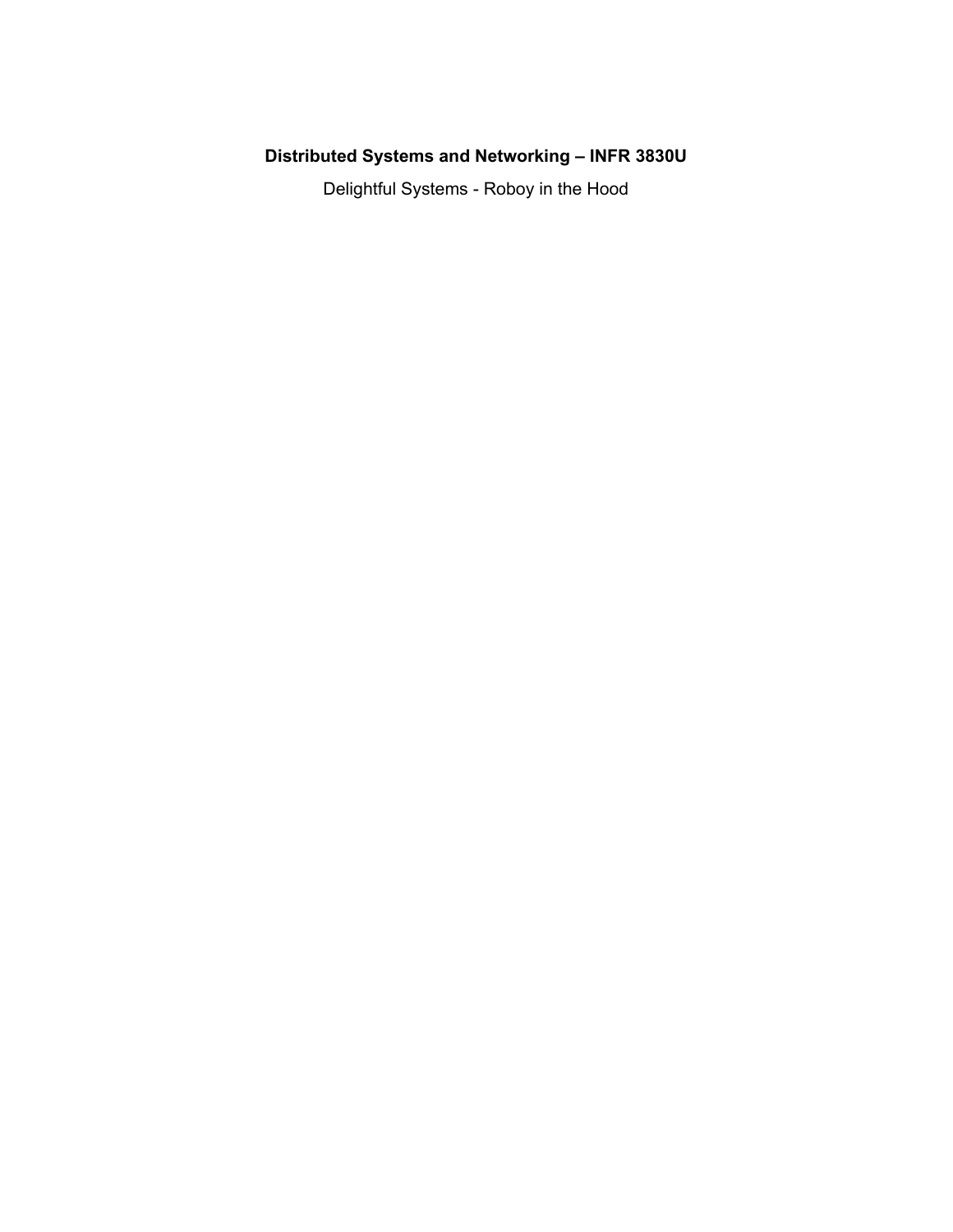### **Introduction**

Our game is powered by PhyreEngine, an engine developed by Sony for use with the PlayStation line of consoles. PhyreEngine has it's own platform specific wrapper for operating system level networking libraries. For example, on Windows it has its own wrapper for WinSock, on Sony Consoles it has its own wrapper for the respective console's operating system's networking library. Each of these wrappers inherit from a common base interface so depending on the platform the game is being built for, the compiler is will link the correct library. So theoretically, using Phyre's builtin "send message" functions should just work across platforms. Sounds great, right? Unfortunately there is literally no documentation for the library, searching online helpless since the engine is proprietary to Sony and the engine's source is confidential.

We attempted to try and figure out the engine's networking component but after much effort and increased stress from a quickly approaching deadline we decided to abandon it and write our own WinSock wrapper. Since WinSock is a Windows' platform specific networking layer, the networking component of the game only works on Windows.

#### **Networking Component Architecture**

We implemented a Client - Server architecture. A client sends messages to the server who sends it to all servers. Both the client and server have two sockets, a TCP socket and a UDP socket. We two types of categories for messages: chat messages and gameplay messages.

### **Message Types**

Chat messages use a TCP socket to send messages to the server. Chat messages have several headers which the server uses to handle the message correctly. In the message below you can see the different types of chat messages our game uses.

| enum ChatMsg         |                   |
|----------------------|-------------------|
|                      |                   |
| MSG NO HEADER = $0,$ |                   |
| MSG HEARTBEAT,       | $//-$ " $\sim1$ " |
| MSG DISCONNECT,      | $1/2$ " $\sim$ 2" |
| MSG MY NAME,         | $1/2$ " $\sim$ 3" |
| MSG CHAT MSG,        | $//=" \sim 4"$    |
| MSG GAME START       | $11 =$ "~5"       |
|                      |                   |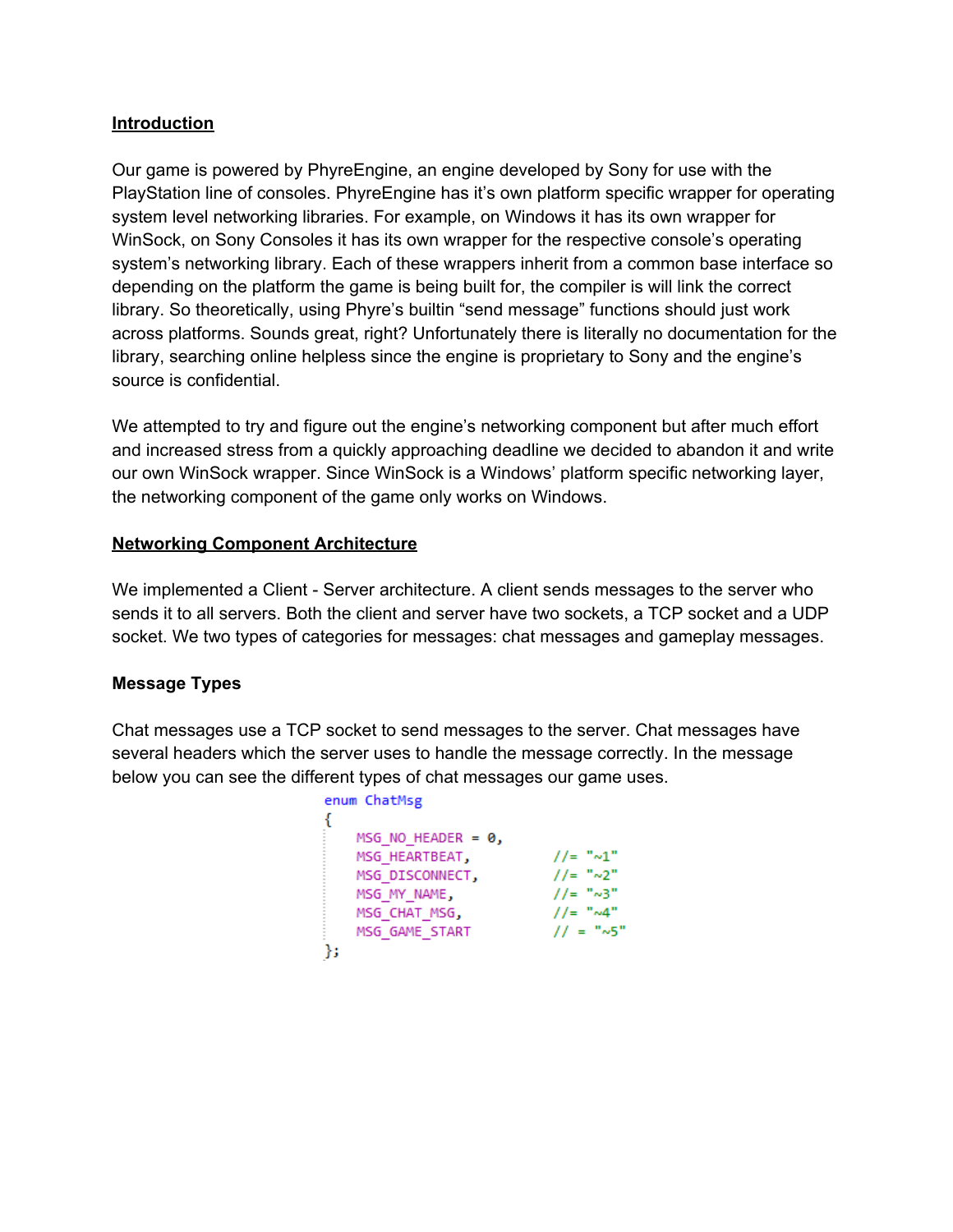| MSG NO HEADER         | Rarely used, demontes a message which has no identified.                                                                                                                                                                             |  |
|-----------------------|--------------------------------------------------------------------------------------------------------------------------------------------------------------------------------------------------------------------------------------|--|
| <b>MSG HEARTBEAT</b>  | Since game updates are only sent when the player inputs, we<br>need send a heartbeat every X frames to tell the server the client<br>is still here. This allows us to disconnect a player even if the player<br>unexpectedly leaves. |  |
| <b>MSG DISCONNECT</b> | When a client exits the game, this is sent to the server. The server<br>will remove the client from its std: vector of clients.                                                                                                      |  |
| MSG MY NAME           | When you first connect to a server, you are required to enter a<br>name. This name is used to identify the client in chat messages in<br>the lobby.                                                                                  |  |
| MSG CHAT MSG          | Chat messages displayed in the lobby.                                                                                                                                                                                                |  |
| MSG_GAME_START        | The message sent from the server when the server starts the<br>game.                                                                                                                                                                 |  |

Gameplay messages are a little different. We use a UDP socket to send gameplay updates and we only have one type of gameplay message. Gameplay updates are only sent when a client's state changes.

```
enum GameplayMsg
MSG_NO_HEADER = \theta,<br>MSG_GAMEPLAY, \frac{1}{2} // = "\sim1"
Ъ.
```
We only have one type of gameplay message because all the different "types" of messages are packed into one buffer. This was the best solution we could come up with, rather than having to deal with a "position" message and a "player hurt" message, we packed it all into one buffer and sent it. This is ideal because we are able to break down a message upon arrival and search for a particular header and update accordingly.

## **Client Architecture**

When a client joins a game, two threads are created for the client. One thread listens for gameplay messages and the other listens for chat messages. Two threads are created because UDP sockets and TCP sockets use different functions to listen for messages. Furthermore, sockets in blocking mode block execution of the thread until a message is received. By having two separate threads listening, we are able to easily manage the handling of messages. The client sends messages in the main game loop. Each client creates a struct for themselves which describes critical information needed by WinSock, the thread and a buffer of the most recent gameplay message.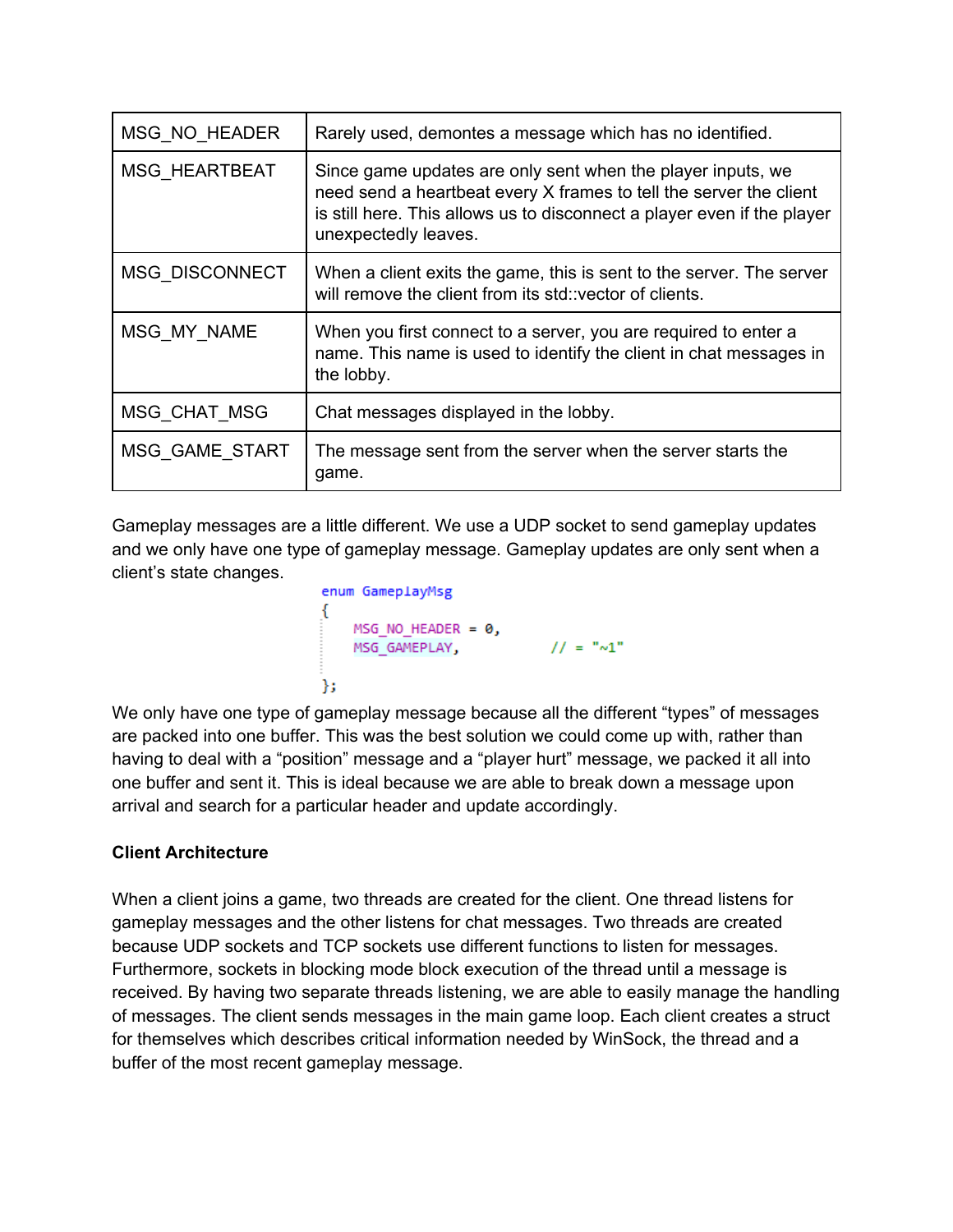```
struct ClientThreadData //used by client
€
   DWORD threadIDTCP;
   HANDLE threadHandleTCP;
   DWORD threadIDUDP;
   HANDLE threadHandleUDP;
   std::string gameplayBuffer;
};
```
### **Server Architecture**

When the server is created, a thread is created to handle new connections. When a new connection is detected, the new client's information is stored and a welcome message is sent. In the image below, you can see the struct created for each client when they join the session. We have a std::vector of this type and when messages are sent to all clients, we go through this vector. When a client disconnects, we remove them from this vector, this is how we handle connection and disconnection of a client.

```
Istruct ClientAndThreadData
€
    ClientAndThreadData() {m_name = "Player No Name";};
    DWORD threadID;
    HANDLE threadHandle;
    SOCKET clientSocket;
    char ipAddr[11];
    int myID; //id = index in hosts vectorint timeSinceLastMessage;
    std::string m_name;
\cdot
```
As you can see in the image above, we keep track of the player's name, thread data and socket descriptor.

### **Gameplay Implementation**

As for the gameplay implementations of the networking requirement, simple linear velocity dead reckoning and easing is implemented into the PVP gameplay sessions for all other player instances. Since our game consists of hard to predict player movements, as it is a third person shooter, it is more difficult to implement movement prediction algorithms, as the player is not reliant on velocity and acceleration. The player is free to move in any direction with very minimal time between direction changes. This means that sudden direction changes, in addition to the player's ability to jump at any time, will not be possible to predict accurately. Linear velocity dead reckoning is used minimally in order to keep the players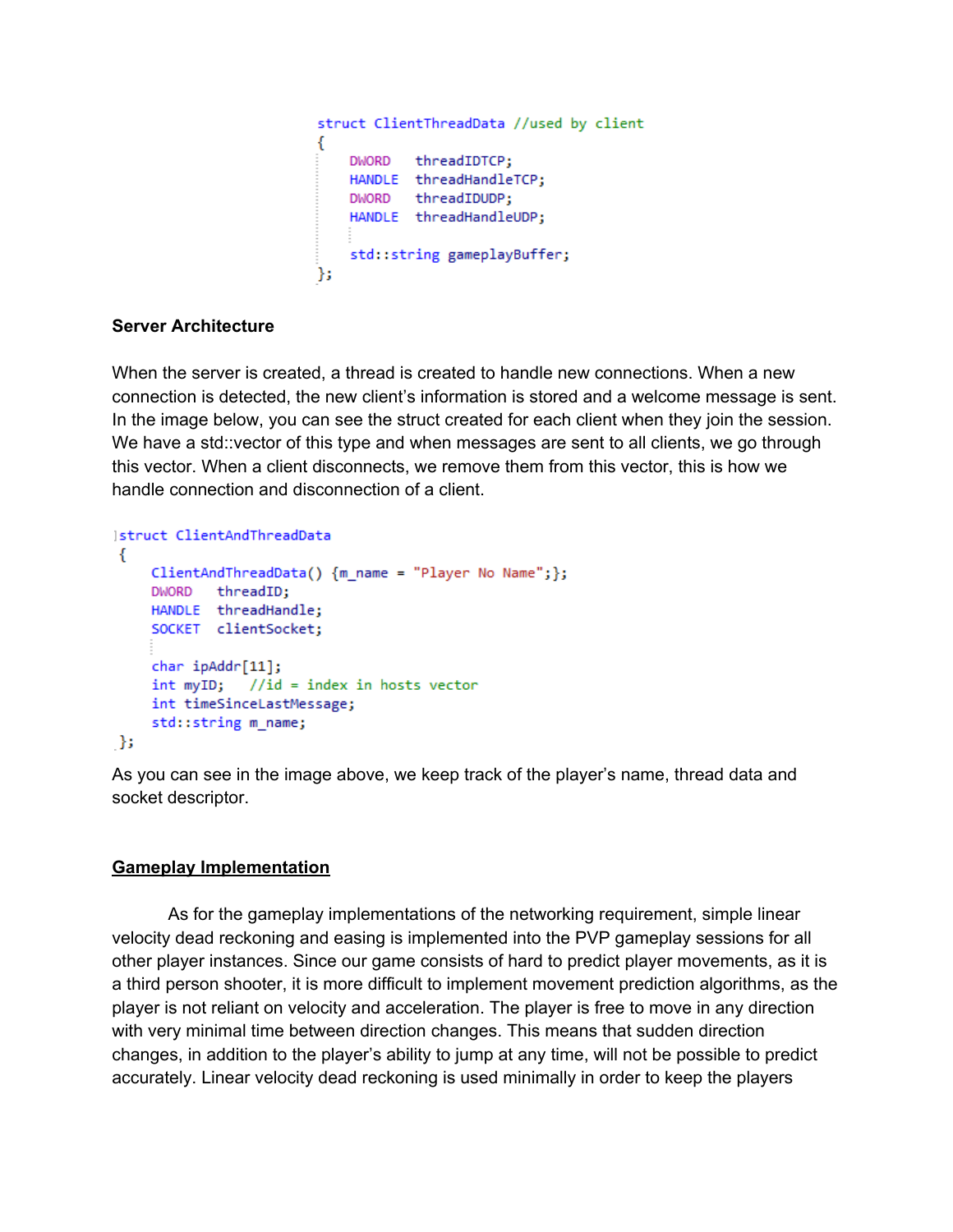actual position as correct as possible, since dodging the other players shots is an important aspect of the game.

The actual dead reckoning algorithm implemented in the game relies on the incoming data sent by the other clients (to the server). This data only encapsulates the player's world matrix, which includes the orientation, scale, and position. By default, this data is sent every other frame in order to reduce the load on the server when multiple players are in one session. It is up to each client to simulate the easing on the position data in order to make up for the mission frames and create a smooth and responsive gameplay environment.

Each client has a list of active players, and an ID assigned to them by the server. Every n frames, defined by the update interval, the client sends all information about that player's transformations and position to the server, in addition to their ID. The server distributes the message to all connected clients, as well as handling the data itself, and when the clients receive the message, they update the instance of the player in the list at the given ID. Each player instance also holds data about it's previous position, which is used for easing and dead reckoning prediction.

When new data is received about a player instance, the current position of that player is recorded and then overridden by the new position. Velocity is calculated between these two points, and set on the player instance. This means that the player will move in a straight line between the last two points in a prediction algorithm that works for simple movement.

 $V = (P_{\text{current}} - P_{\text{last}})^*$  movement speed

In addition to dead reckoning, easing is also implemented to help smooth the whole networked game environment. When the client receives an update about the player, if the new position is different to a threshold than the current position calculated with the velocity the player was moving at, then the following easing formula is applied to move the player instance to the new and correct updated position, to create the simulation of the other connected players moving slowly.

Pos = Pos - (( Pos - NewPos) / easeFactor)

Where ease factor is determined by the distance between the current point and where the player needs to be animated to, taking into consideration the maximum speed of the player.

To ensure that the bandwidth is as low as possible given the frequent updates, the player's position is only sent to the server if the player has moved. This is implemented by simply checking the magnitude of the players position between the players last position, and only updating if the frame timer mod the update interval is 0, and the magnitude is not 0. The game also implements a shooting mechanic, where a ray cast is sent from the player in the direction the player is aiming. On a successful ray cast, the player that is hit is found in a list, and then checked against for what player ID that player has. The client that calculated the hit then sends to the server which player ID was hit, along with the special character